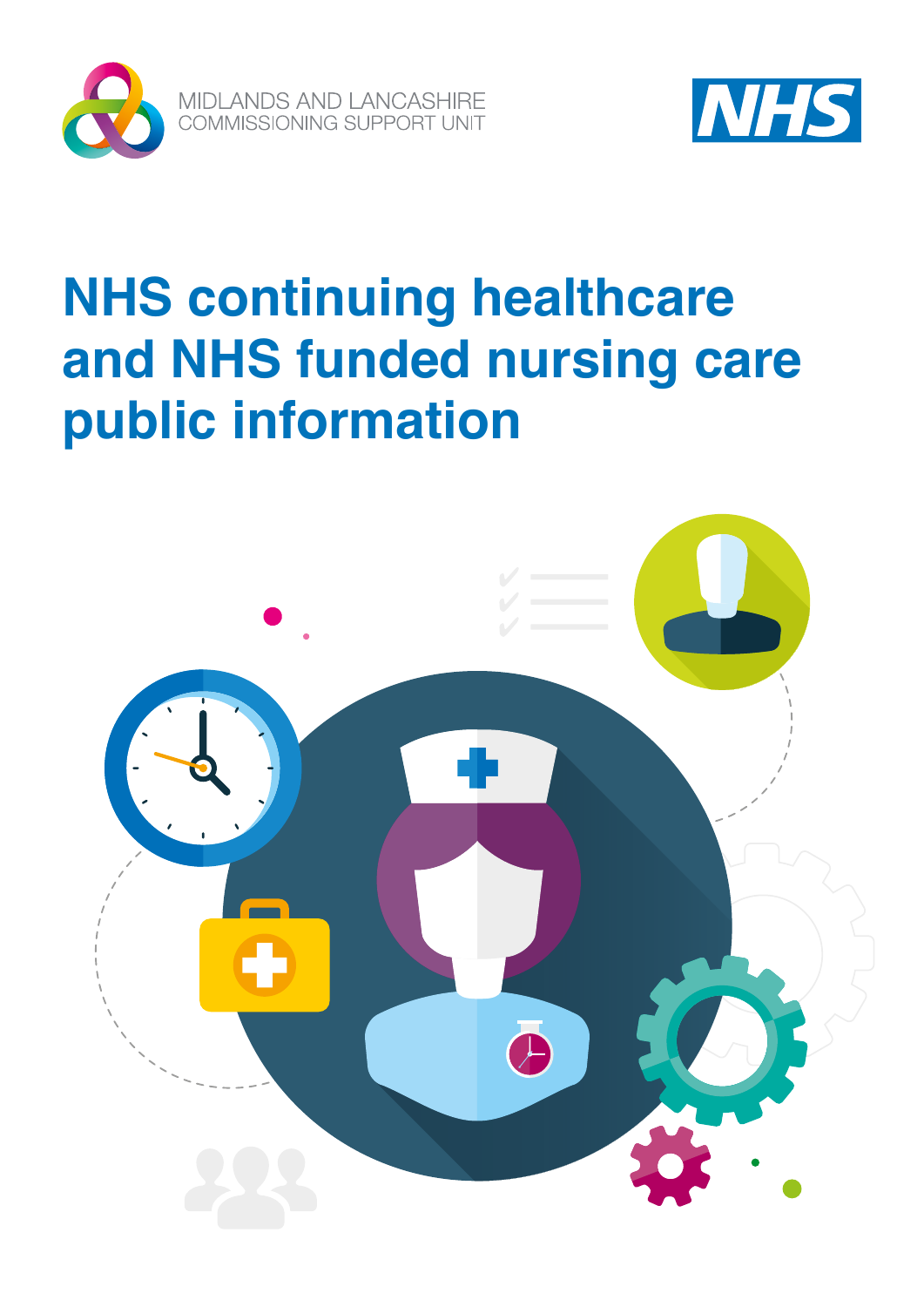#### **What is NHS continuing Healthcare?**

The term 'NHS continuing healthcare' is the name given to a package of care which is arranged and funded solely by the NHS for individuals outside of hospital who have ongoing healthcare needs. NHS continuing healthcare is free, unlike support provided by local authorities for which a financial charge will be made depending on your income and savings.

#### **Who is eligible for NHS continuing healthcare?**

Anyone over 18 years of age assessed as having a certain level of care needs may be entitled to NHS continuing healthcare. It is not dependant on a particular diagnosis alone and a detailed assessment will need to be carried out to capture the nature, intensity, complexity, and unpredictability of your care needs.

#### **Consenting to the assessment**

You will be informed about the assessment process and asked to give consent.You will be asked if you would like family members or other representatives to be involved in the assessment process. Permission will also be sought for your health and social care records to be accessed and whether you will allow us to share those records and the outcomes with other health and social care professionals.

Consenting to be assessed is not a commitment to accept NHS continuing healthcare funding. It is consent for the assessment to take place and you are entitled to refuse assessments or withdraw your consent at any stage in the process.

There are only two circumstances when a third party can give consent on another individual's behalf. These are when the individual no longer has mental capacity to make his or her own decisions and a third party has Lasting Power of Attorney (Welfare), which is a legal document that lets you appoint people (known as 'attorneys') to make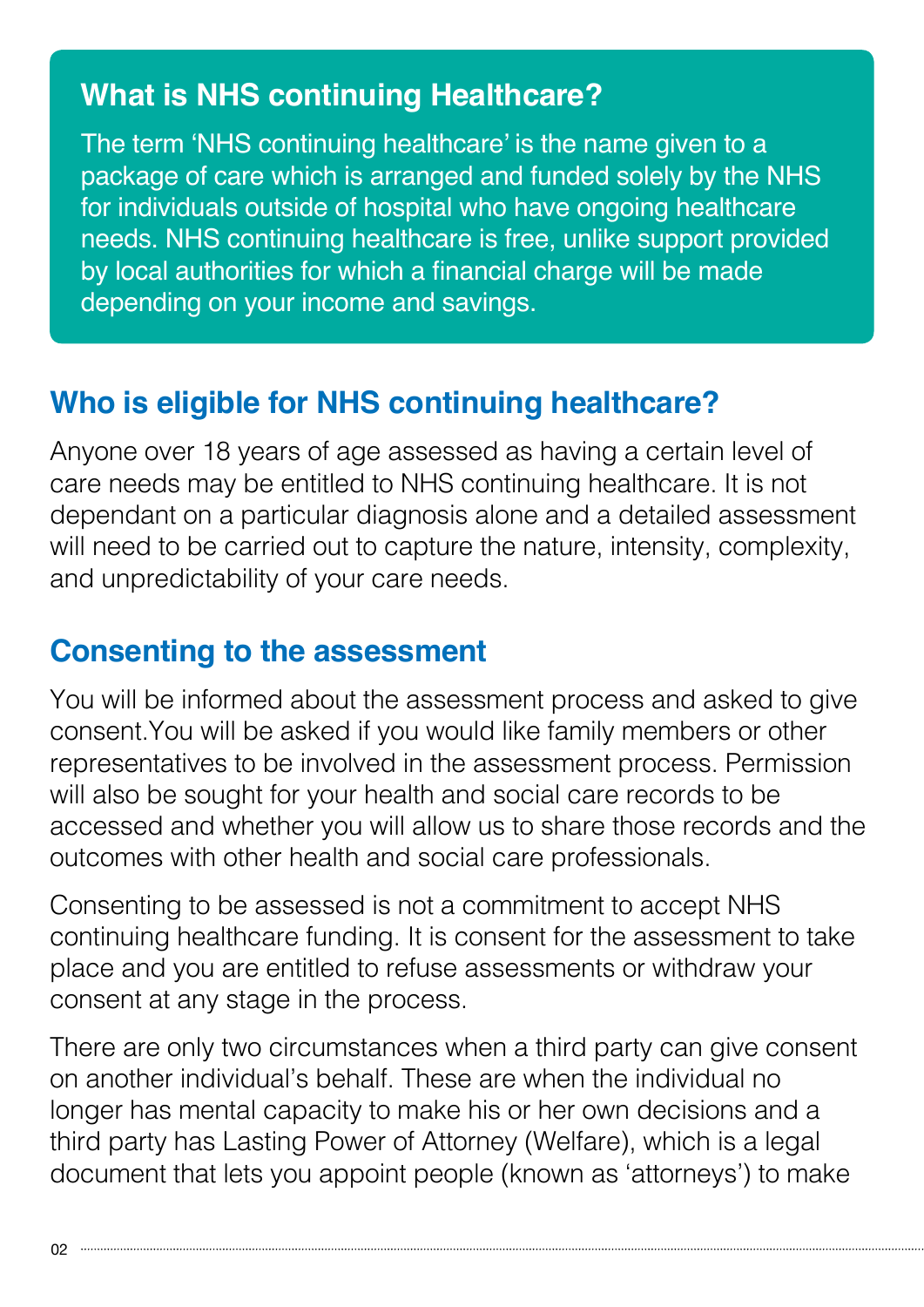decisions on your behalf.All individuals are presumed to have mental capacity, where they can make decisions on their own. However if an assessment of mental capacity shows that the individual is unable to make their own decisions, then a process called 'Best Interests' will come into play. This process is part of the Mental Capacity Act, which is a legal act that determines who can take decisions in which situations, and how they should go about this.

# **Implications of consenting and refusing consent**

If you consent to the assessment process and are found to be eligible for NHS continuing healthcare funding you will be asked if you wish to accept the funding, the package of care the NHS can offer, and the NHS becoming solely responsible for arranging your care.

Very few people refuse consent to the assessment, but if consent is refused it does deny access to NHS continuing healthcare funding and means that the NHS cannot become solely responsible for arranging and funding your care.

However, it does not place additional responsibility on the local authority to meet your needs.

Refusal to consent does not prevent care or planning for your discharge from care from proceeding, nor does it deny access to mainstream hospital and community services.

#### **How does the NHS assess your care needs?**

The first step for most individuals is the checklist tool. This is a screening tool used by health and social care professionals to determine whether it is appropriate to undertake a full assessment for NHS continuing healthcare.

Following completion of the checklist, if it indicates that a full assessment of eligibility is required then the person completing the checklist will contact NHS Midlands and Lancashire Commissioning Support Unit (CSU). This organisation provides a support service for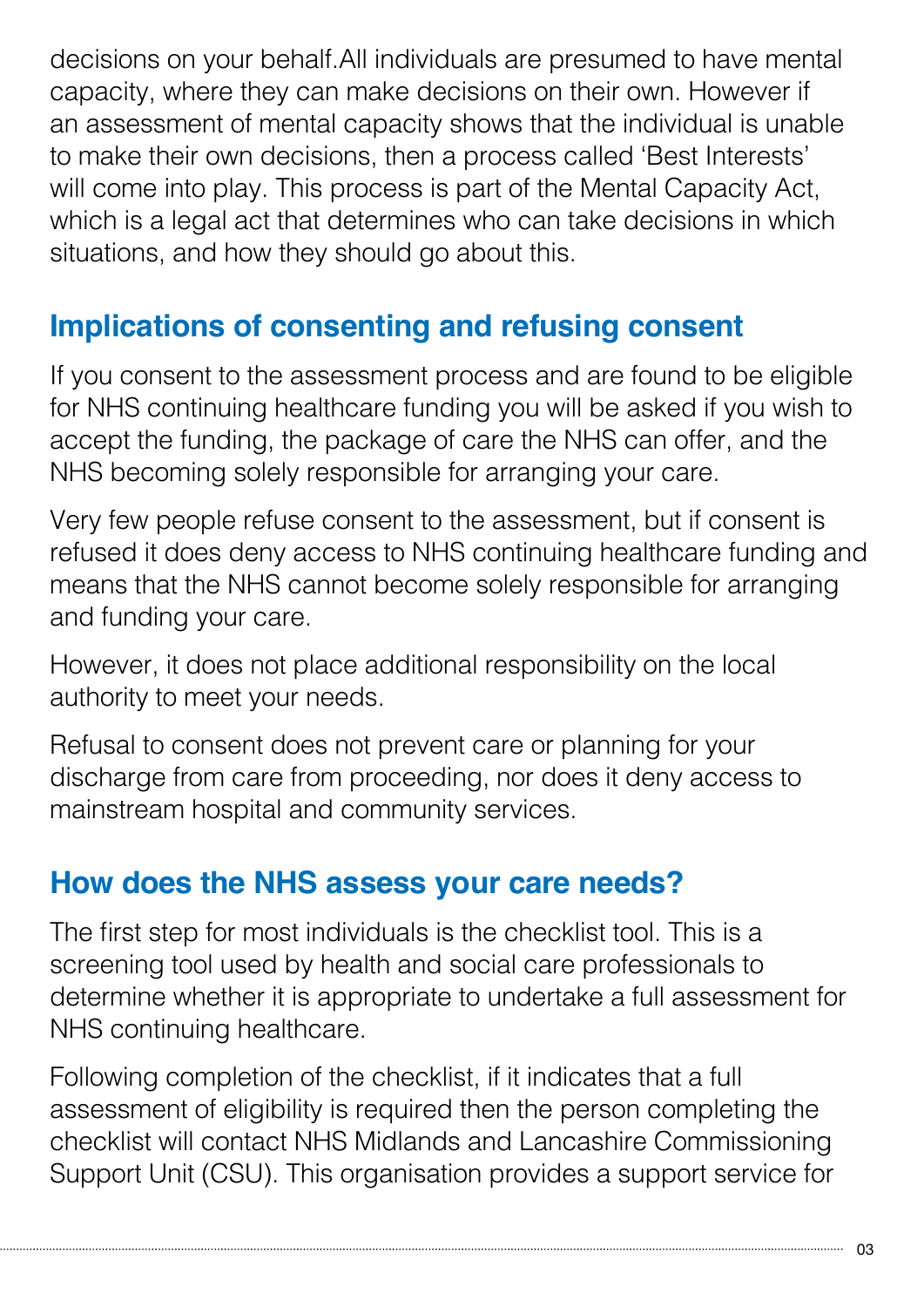continuing healthcare on behalf of your Clinical Commissioning Group (CCG), which is the organisation responsible for buying healthcare services on your behalf. The CSU will arrange for a multi-disciplinary team to carry out up to date assessments of your health and social care needs, which will be followed by completion of a Decision Support Tool (DST), which is a checklist containing a list of questions that are completed to decide whether you are eligible for continuing healthcare.

Following completion of the decision support tool the multidisciplinary team of health and social care professionals will then make a recommendation as to whether you are eligible for NHS continuing healthcare, taking into consideration the nature, complexity, unpredictability, and intensity of your current overall care needs.

#### **All documents will then be submitted to the CSU who will check:**

- ✔ Consent has been given or a 'Best interests decision' under the Mental Capacity Act has been made to undertake the process
- $\vee$  The assessment process has been comprehensive and the right professionals have been involved
- ✔ You, your family or representative has had a chance to be involved and given opportunities to contribute
- $\vee$  The multi-disciplinary team has correctly applied the decision support tool

Following these checks the CSU will then ratify (approve) the recommendation.

There may be occasions when the application may be returned to the person leading your assessment if insufficient information and evidence has been submitted to support the recommendation made. The multi-disciplinary team members will be requested to carry out further work prior to resubmitting the application to the CSU.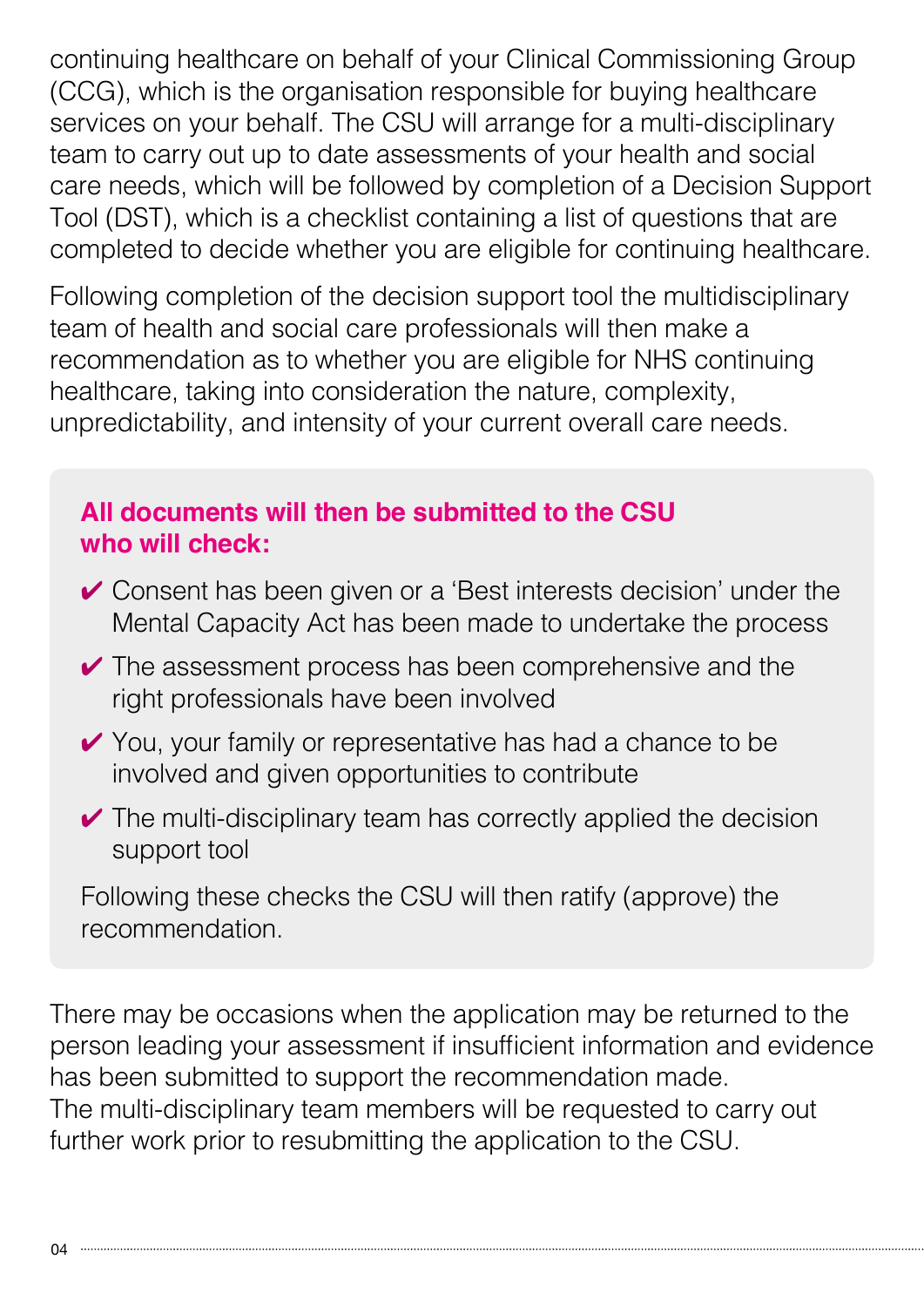The CSU on behalf of the CCG will inform the patient or representative of the final decision in writing.

# **What happens if you are eligible?**

The CCG becomes responsible for arranging and funding your care according to your needs based on the assessments and care plan.

If deemed eligible for NHS continuing healthcare funding a review will be carried out no later than three months following the initial assessment and then annually. If significant changes occur the review process may be brought forward and if the view indicates that your needs have changed and it is considered by the reviewer that you may no longer meet the eligibility threshold, a full reassessment will be arranged where representatives from health and social care will be contacted and you will be taken through the full process again.

# **What happens if you are not eligible?**

If you are not eligible or do not wish to accept NHS continuing healthcare funding the CCG cannot become solely responsible for arranging and funding your care, though the CCG does remain responsible for providing health services to meet your health needs free of charge.

However the local authority may be responsible for arranging and funding any social care service you require and you will be asked to make a financial contribution.

If you live in a nursing home as standard practice you will be reviewed at least annually. Should your needs change prior to planned reviews, the care home staff, relatives, or social care professionals can ask for a review and further consideration for NHS continuing healthcare.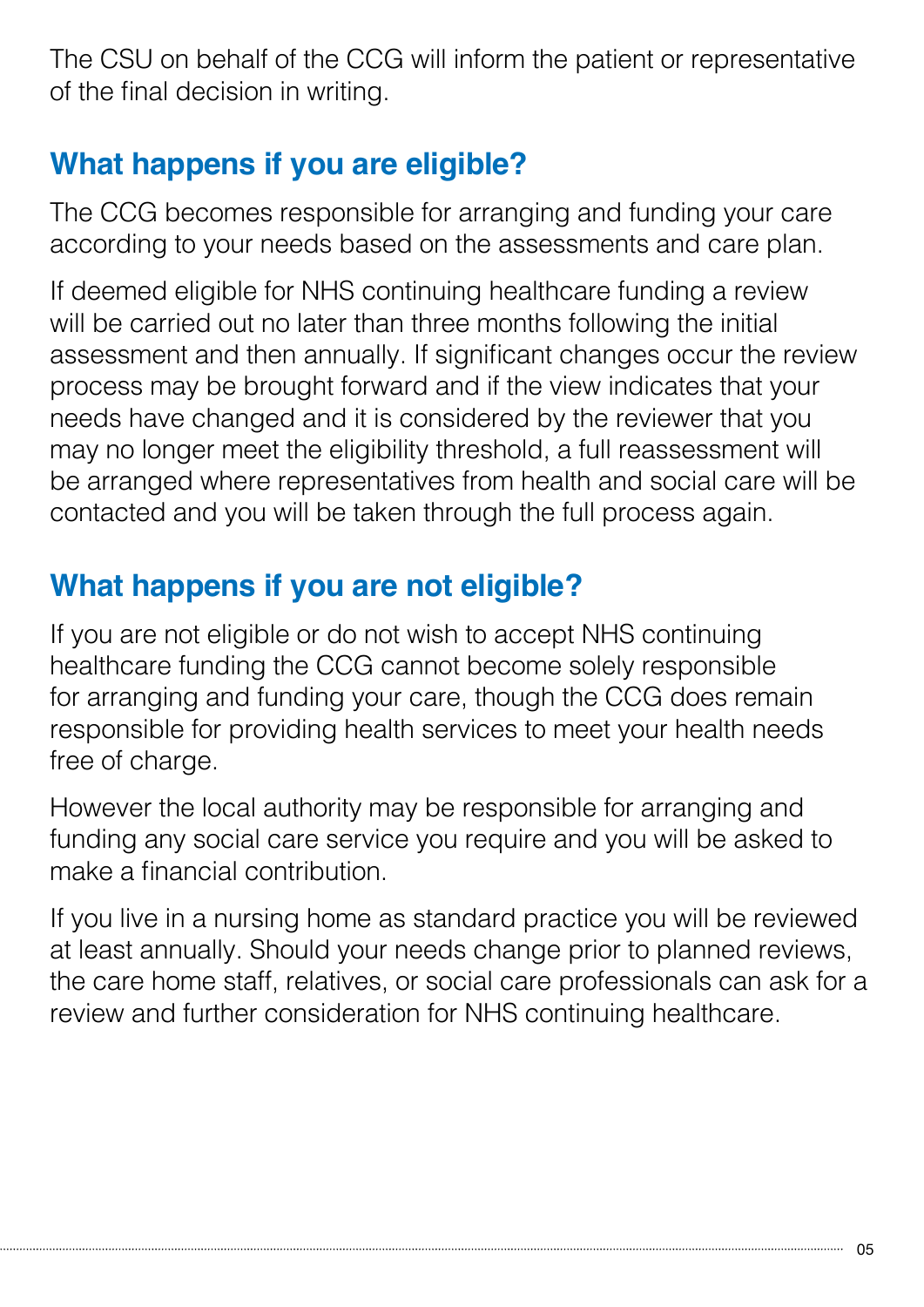#### **What can you do if you are not happy with the eligibility decision?**

When the CSU advises you of its eligibility decision, it will supply information about the local resolution process, which allows you to request a review of the decision.

The process aims to provide a resolution as soon as possible and involves one or more of the following:

- You will be asked to supply reasons in writing why you are unhappy with the decision made
- A local resolution panel will be arranged to review the assessment and this panel will consist of representatives from the CCG, CSU and local authority
- You and/or your representative will be invited to the meeting to discuss specific issues and clarify any questions following the assessment and eligibility decision

# **What can I do if I remain dissatisfied with the decision?**

If after the local resolution process the decision is unchanged and you remain dissatisfied with the outcome you can request that the case is referred to the NHS England to undertake an independent review. NHS England is the organisation that oversees the budget, planning, delivery and day to day operation of the NHS in England.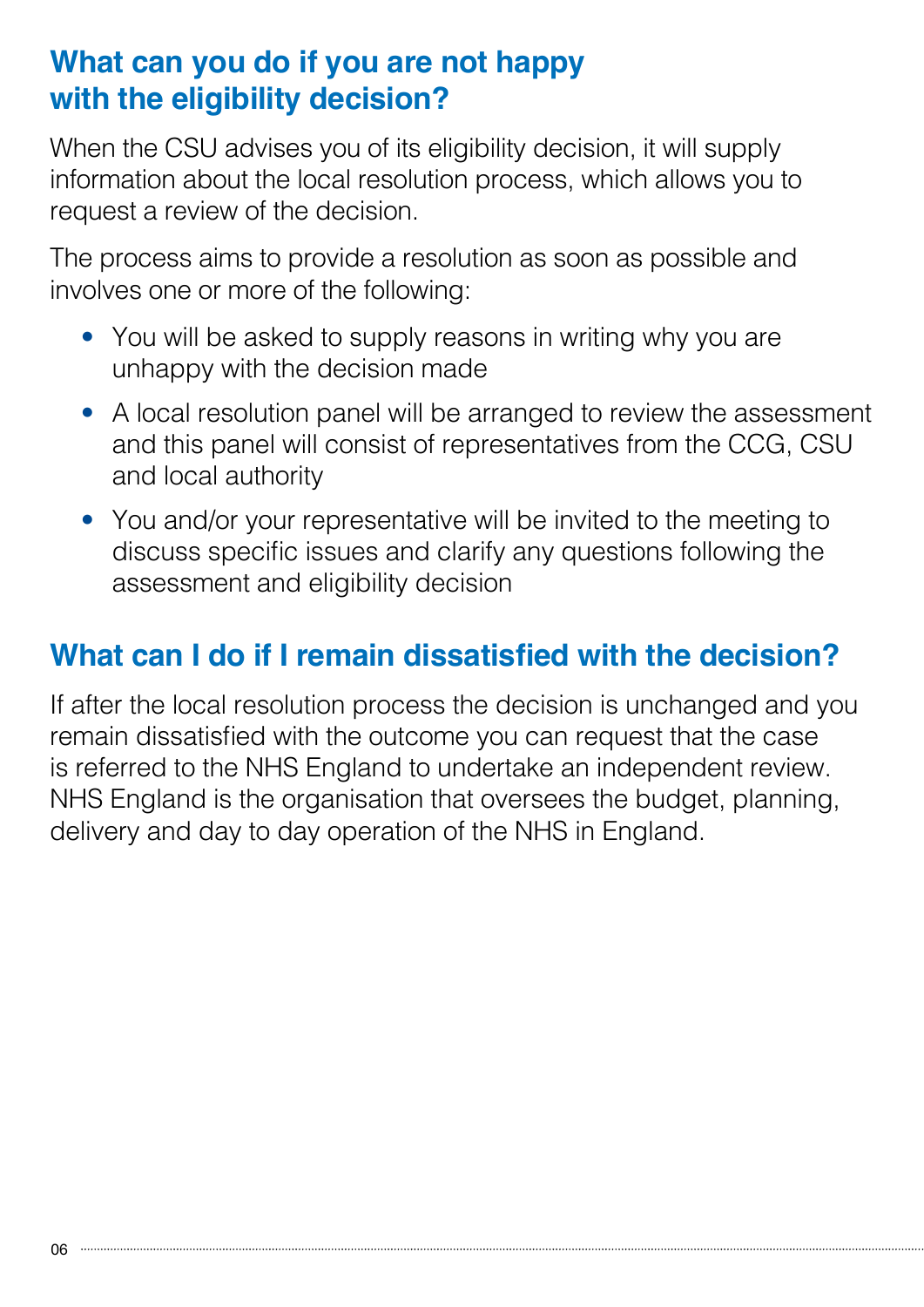## **NHS funded nursing care**

NHS funded nursing care is the funding provided by the NHS to care homes that provide nursing. It supports the provision of nursing care by a registered nurse for those individuals assessed as eligible and is paid directly to the care home. It does not cover the accommodation and social care costs charged by a nursing home.

NHS funded nursing care is only available in care homes with registered nurses and covers planning, supervision and delegation of care by a registered nurse.

# **Who is eligible for NHS funded nursing care?**

To qualify for NHS funded nursing care you must fill all these criteria:

- You have been assessed as needing to be resident in a care home with registered nursing
- You have been assessed to need access to a registered nurse
- You do not qualify for NHS continuing healthcare.

#### **How does the NHS decide whether you are eligible for funded nursing care?**

Eligibility for NHS funded nursing care can only be considered following a consideration of NHS continuing healthcare.

A nursing needs assessment will be completed, which will take into account your nursing needs. This will determine if you need the services of a registered nurse in a care home with nursing.

If you live in your own home or in a care home without registered nursing and have nursing needs these will be met by other NHS services e.g. district nurses, community matrons, community mental health nurses as required.